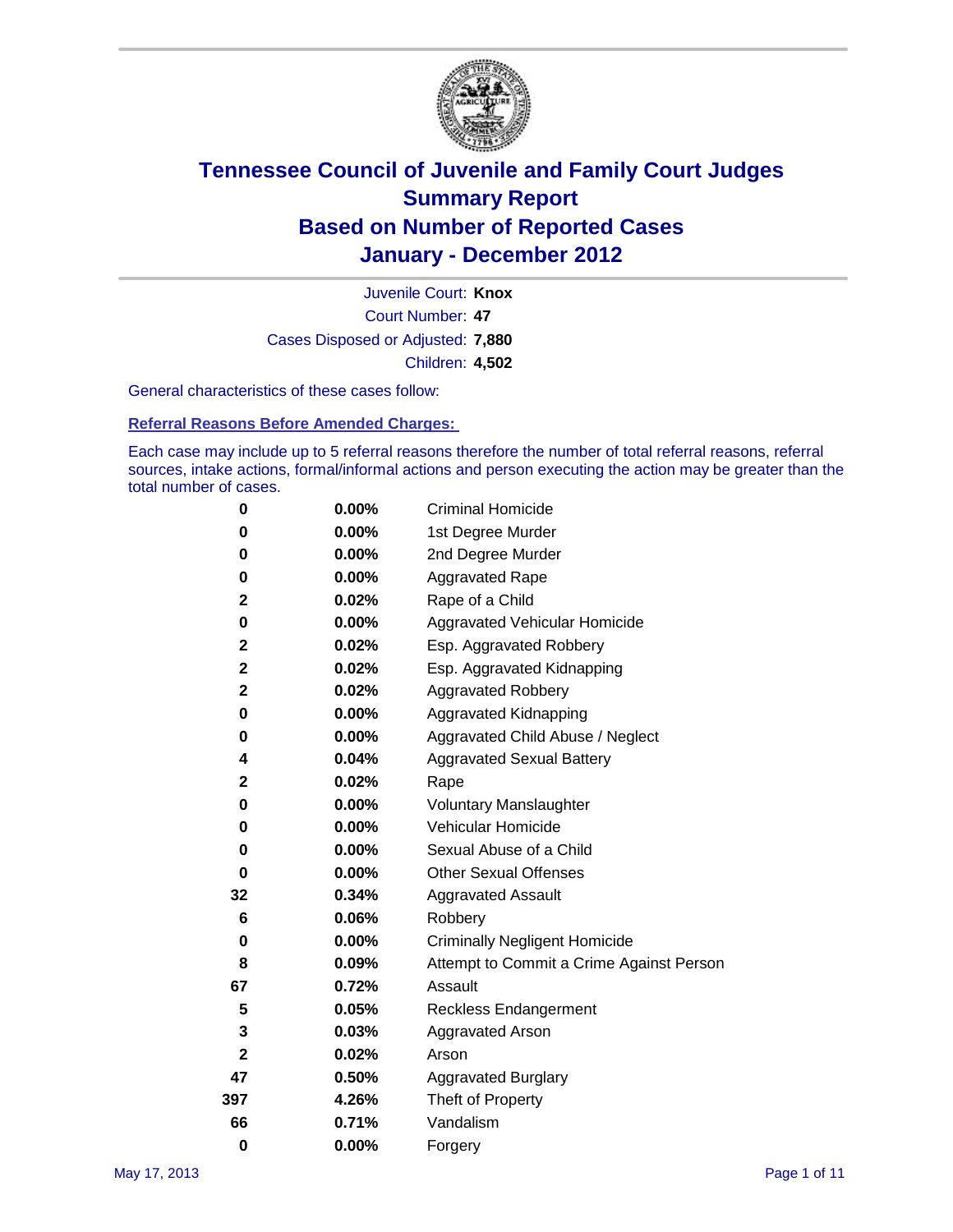

Court Number: **47** Juvenile Court: **Knox** Cases Disposed or Adjusted: **7,880** Children: **4,502**

#### **Referral Reasons Before Amended Charges:**

Each case may include up to 5 referral reasons therefore the number of total referral reasons, referral sources, intake actions, formal/informal actions and person executing the action may be greater than the total number of cases.

| 0            | 0.00%    | <b>Worthless Checks</b>                                     |
|--------------|----------|-------------------------------------------------------------|
| 0            | 0.00%    | Illegal Possession / Fraudulent Use of Credit / Debit Cards |
| 57           | 0.61%    | <b>Burglary</b>                                             |
| 5            | 0.05%    | Unauthorized Use of a Vehicle                               |
| 0            | $0.00\%$ | <b>Cruelty to Animals</b>                                   |
| 17           | 0.18%    | Sale of Controlled Substances                               |
| 38           | 0.41%    | <b>Other Drug Offenses</b>                                  |
| 126          | 1.35%    | Possession of Controlled Substances                         |
| 10           | 0.11%    | <b>Criminal Attempt</b>                                     |
| 4            | 0.04%    | Carrying Weapons on School Property                         |
| 14           | 0.15%    | Unlawful Carrying / Possession of a Weapon                  |
| 21           | 0.23%    | <b>Evading Arrest</b>                                       |
| 0            | $0.00\%$ | Escape                                                      |
| 11           | 0.12%    | Driving Under Influence (DUI)                               |
| 92           | 0.99%    | Possession / Consumption of Alcohol                         |
| 23           | 0.25%    | Resisting Stop, Frisk, Halt, Arrest or Search               |
| 0            | $0.00\%$ | <b>Aggravated Criminal Trespass</b>                         |
| 1            | 0.01%    | Harassment                                                  |
| 0            | 0.00%    | Failure to Appear                                           |
| $\mathbf{2}$ | 0.02%    | Filing a False Police Report                                |
| 18           | 0.19%    | Criminal Impersonation                                      |
| 43           | 0.46%    | <b>Disorderly Conduct</b>                                   |
| 29           | 0.31%    | <b>Criminal Trespass</b>                                    |
| 30           | 0.32%    | <b>Public Intoxication</b>                                  |
| 1            | 0.01%    | Gambling                                                    |
| 1,818        | 19.53%   | <b>Traffic</b>                                              |
| 15           | 0.16%    | <b>Local Ordinances</b>                                     |
| 0            | 0.00%    | Violation of Wildlife Regulations                           |
| 61           | 0.66%    | Contempt of Court                                           |
| 142          | 1.53%    | Violation of Probation                                      |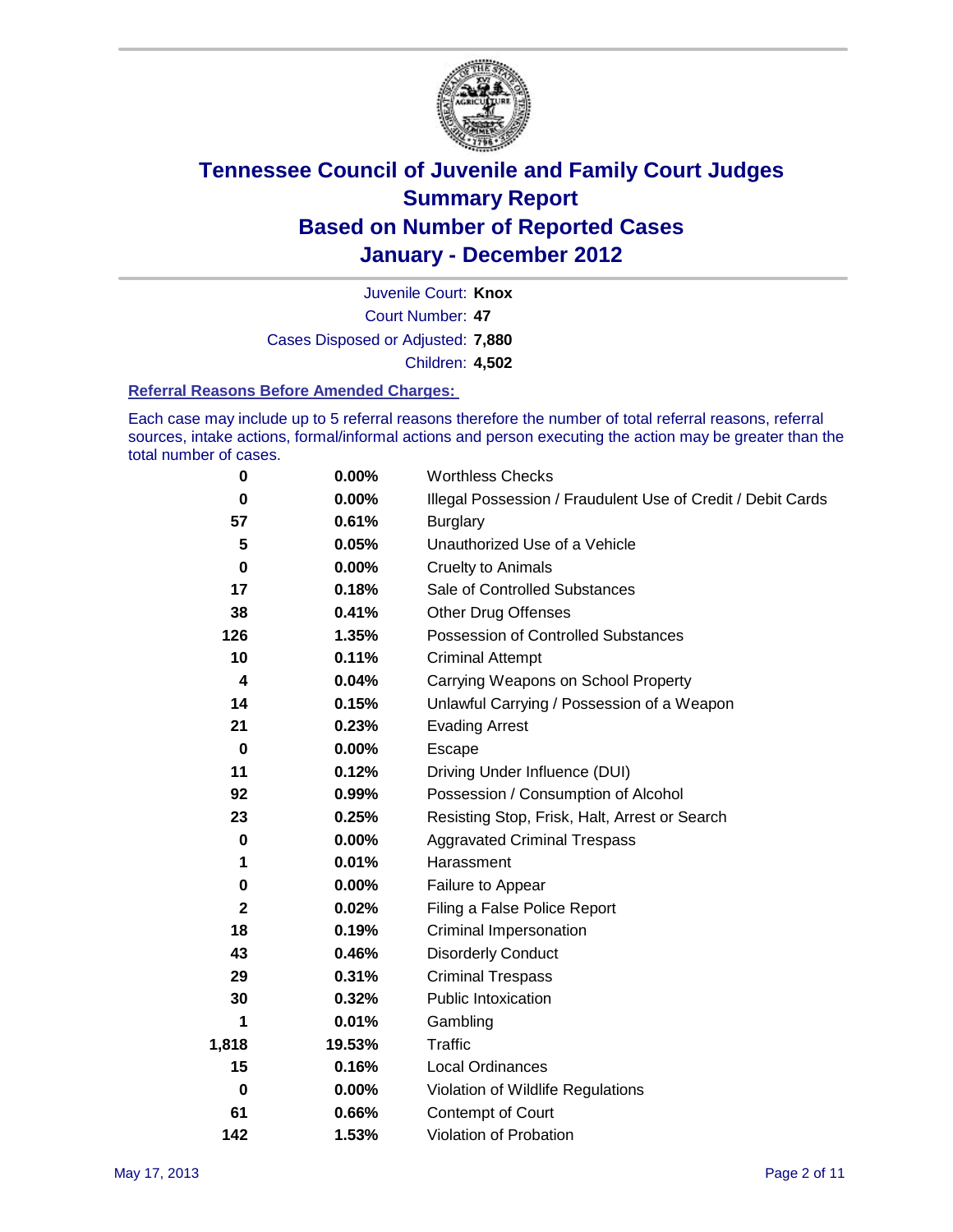

Court Number: **47** Juvenile Court: **Knox** Cases Disposed or Adjusted: **7,880** Children: **4,502**

#### **Referral Reasons Before Amended Charges:**

Each case may include up to 5 referral reasons therefore the number of total referral reasons, referral sources, intake actions, formal/informal actions and person executing the action may be greater than the total number of cases.

| 7        | 0.08%    | Violation of Aftercare                 |
|----------|----------|----------------------------------------|
| 1        | 0.01%    | Unruly Behavior                        |
| 64       | 0.69%    | Truancy                                |
| 245      | 2.63%    | In-State Runaway                       |
| 0        | 0.00%    | Out-of-State Runaway                   |
| 100      | 1.07%    | Possession of Tobacco Products         |
| 22       | 0.24%    | Violation of a Valid Court Order       |
| 61       | 0.66%    | <b>Violation of Curfew</b>             |
| 0        | 0.00%    | <b>Sexually Abused Child</b>           |
| $\bf{0}$ | $0.00\%$ | <b>Physically Abused Child</b>         |
| 318      | 3.42%    | Dependency / Neglect                   |
| 233      | 2.50%    | <b>Termination of Parental Rights</b>  |
| $\bf{0}$ | 0.00%    | <b>Violation of Pretrial Diversion</b> |
| 0        | 0.00%    | Violation of Informal Adjustment       |
| 371      | 3.98%    | <b>Judicial Review</b>                 |
| 457      | 4.91%    | <b>Administrative Review</b>           |
| 595      | 6.39%    | <b>Foster Care Review</b>              |
| 1,528    | 16.41%   | Custody                                |
| 194      | 2.08%    | Visitation                             |
| 1        | 0.01%    | Paternity / Legitimation               |
| 0        | 0.00%    | <b>Child Support</b>                   |
| $\bf{0}$ | 0.00%    | <b>Request for Medical Treatment</b>   |
| 0        | 0.00%    | <b>Consent to Marry</b>                |
| 1,889    | 20.29%   | Other                                  |
| 9,311    | 100.00%  | <b>Total Referrals</b>                 |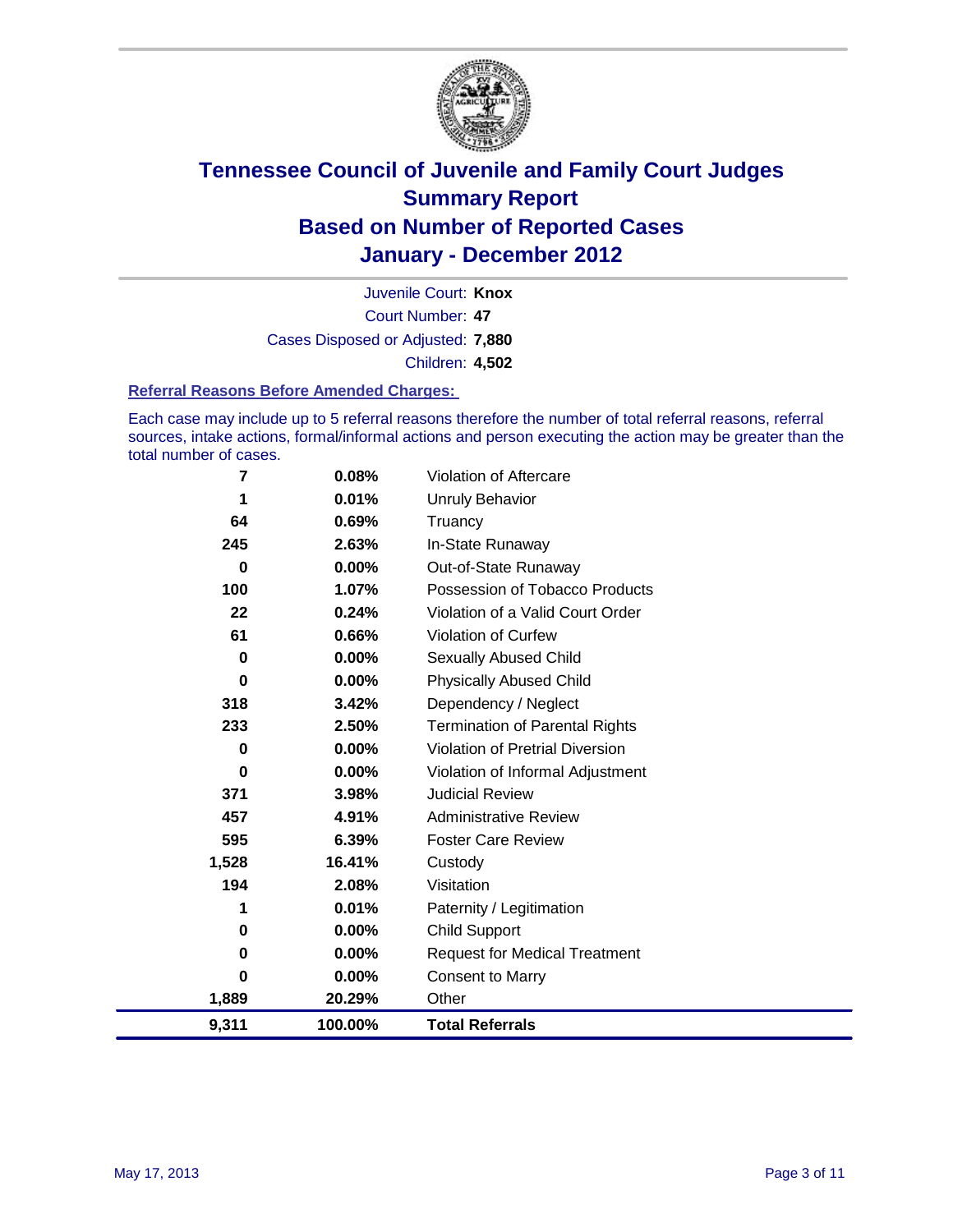

|                                    |                                   | Juvenile Court: Knox              |  |
|------------------------------------|-----------------------------------|-----------------------------------|--|
|                                    |                                   | Court Number: 47                  |  |
|                                    | Cases Disposed or Adjusted: 7,880 |                                   |  |
|                                    |                                   | Children: 4,502                   |  |
| <b>Referral Sources: 1</b>         |                                   |                                   |  |
| 3,154                              | 33.87%                            | Law Enforcement                   |  |
| 818                                | 8.79%                             | Parents                           |  |
| 780                                | 8.38%                             | <b>Relatives</b>                  |  |
| 64                                 | 0.69%                             | Self                              |  |
| 14                                 | 0.15%                             | School                            |  |
| 4                                  | 0.04%                             | <b>CSA</b>                        |  |
| 2,936                              | 31.53%                            | <b>DCS</b>                        |  |
| 4                                  | 0.04%                             | <b>Other State Department</b>     |  |
| 1                                  | 0.01%                             | <b>District Attorney's Office</b> |  |
| 203                                | 2.18%                             | <b>Court Staff</b>                |  |
| 23                                 | 0.25%                             | Social Agency                     |  |
| 42                                 | 0.45%                             | <b>Other Court</b>                |  |
| 107                                | 1.15%                             | Victim                            |  |
| 0                                  | 0.00%                             | Child & Parent                    |  |
| 0                                  | 0.00%                             | Hospital                          |  |
| $\bf{0}$                           | 0.00%                             | Unknown                           |  |
| 1,161                              | 12.47%                            | Other                             |  |
| 9,311                              | 100.00%                           | <b>Total Referral Sources</b>     |  |
| <b>Age of Child at Referral: 2</b> |                                   |                                   |  |
| 1,844                              | 40.96%                            | Ages 10 and Under                 |  |
| つつつ                                | 5.18%                             | $\Delta$ ges 11 through 12        |  |

| 4,502 | 100.00%   | <b>Total Child Count</b> |
|-------|-----------|--------------------------|
| 0     | $0.00\%$  | <b>Unknown</b>           |
| 7     | 0.16%     | Ages 19 and Over         |
| 979   | 21.75%    | Ages 17 through 18       |
| 1,012 | 22.48%    | Ages 15 through 16       |
| 427   | 9.48%     | Ages 13 through 14       |
| 233   | 5.18%     | Ages 11 through 12       |
| 1,044 | 40.JO / 0 | AUGS TO AIRE OTIGET      |

<sup>1</sup> If different than number of Referral Reasons (9311), verify accuracy of your court's data.

<sup>2</sup> One child could be counted in multiple categories, verify accuracy of your court's data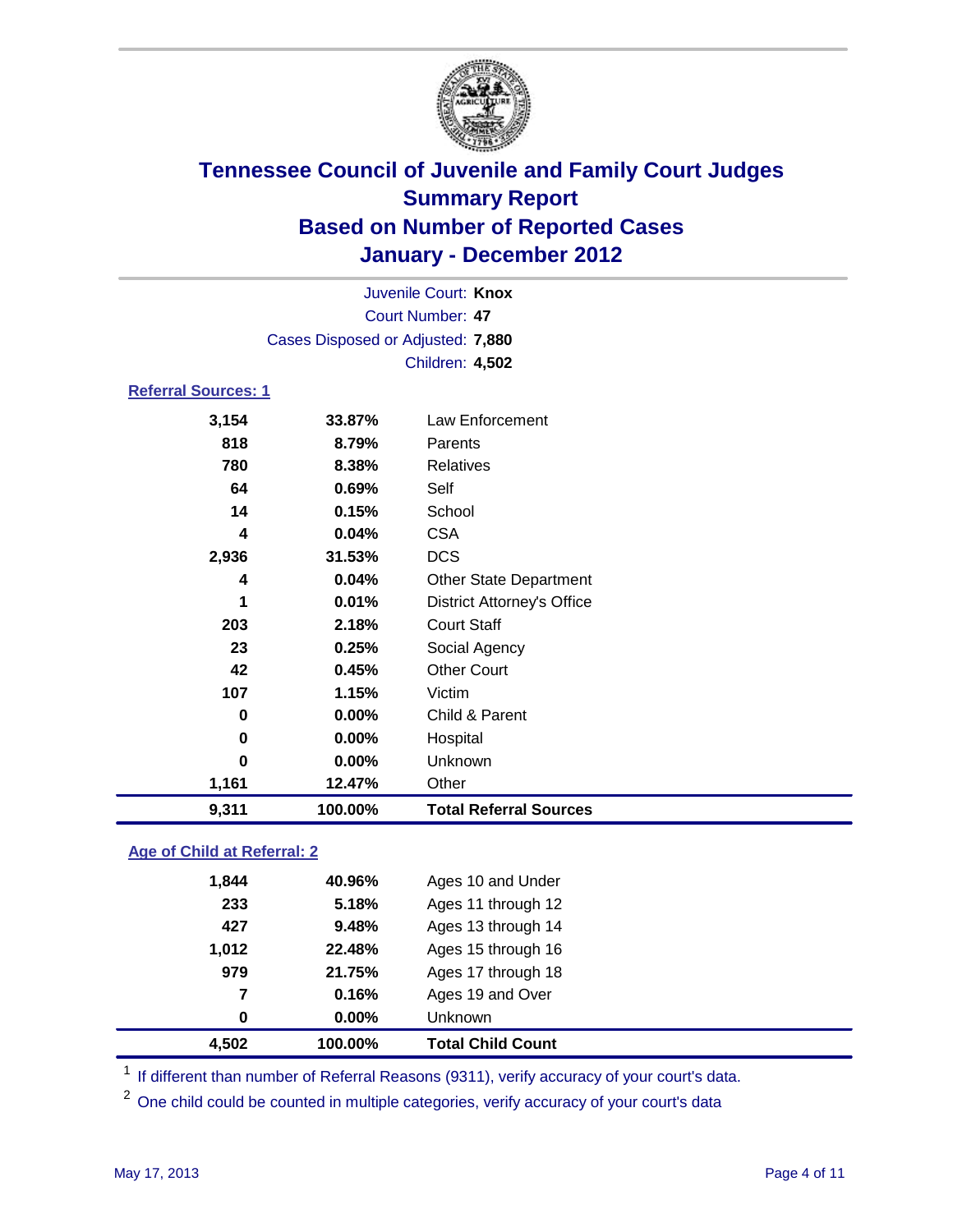

| Juvenile Court: Knox                    |                                   |                          |  |  |  |
|-----------------------------------------|-----------------------------------|--------------------------|--|--|--|
|                                         | Court Number: 47                  |                          |  |  |  |
|                                         | Cases Disposed or Adjusted: 7,880 |                          |  |  |  |
|                                         |                                   | Children: 4,502          |  |  |  |
| Sex of Child: 1                         |                                   |                          |  |  |  |
| 2,389                                   | 53.07%                            | Male                     |  |  |  |
| 2,027                                   | 45.02%                            | Female                   |  |  |  |
| 86                                      | 1.91%                             | Unknown                  |  |  |  |
| 4,502                                   | 100.00%                           | <b>Total Child Count</b> |  |  |  |
| Race of Child: 1                        |                                   |                          |  |  |  |
| 3,046                                   | 67.66%                            | White                    |  |  |  |
| 654                                     | 14.53%                            | African American         |  |  |  |
| $\mathbf 0$                             | 0.00%                             | Native American          |  |  |  |
| 12                                      | 0.27%                             | Asian                    |  |  |  |
| 237                                     | 5.26%                             | Mixed                    |  |  |  |
| 553                                     | 12.28%                            | Unknown                  |  |  |  |
| 4,502                                   | 100.00%                           | <b>Total Child Count</b> |  |  |  |
| <b>Hispanic Origin: 1</b>               |                                   |                          |  |  |  |
| 129                                     | 2.87%                             | Yes                      |  |  |  |
| 2,089                                   | 46.40%                            | <b>No</b>                |  |  |  |
| 2,284                                   | 50.73%                            | Unknown                  |  |  |  |
| 4,502                                   | 100.00%                           | <b>Total Child Count</b> |  |  |  |
| <b>School Enrollment of Children: 1</b> |                                   |                          |  |  |  |
| 877                                     | 19.48%                            | Yes                      |  |  |  |
| 51                                      | 1.13%                             | <b>No</b>                |  |  |  |
| 3,574                                   | 79.39%                            | Unknown                  |  |  |  |
| 4,502                                   | 100.00%                           | <b>Total Child Count</b> |  |  |  |

<sup>1</sup> One child could be counted in multiple categories, verify accuracy of your court's data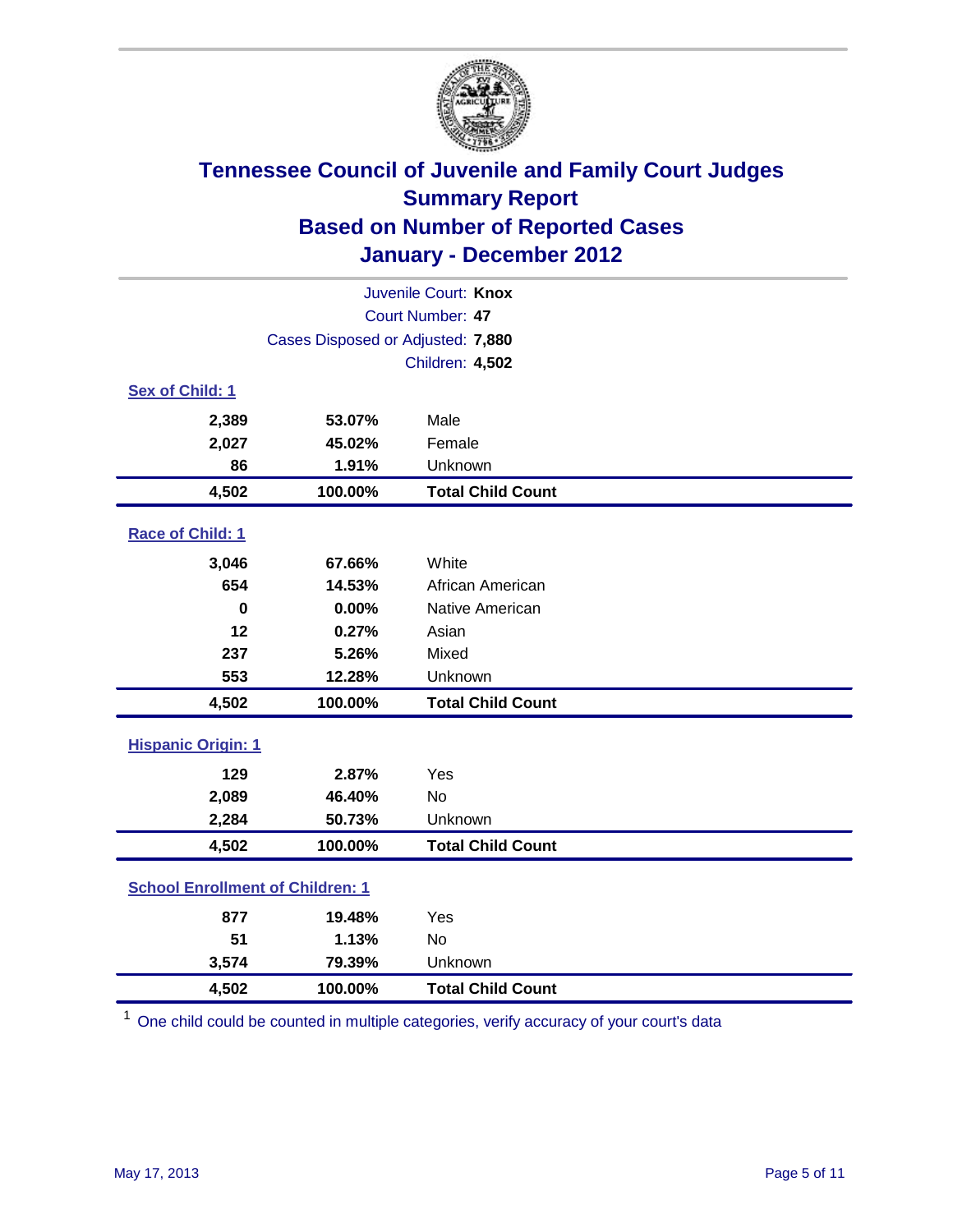

Court Number: **47** Juvenile Court: **Knox** Cases Disposed or Adjusted: **7,880** Children: **4,502**

### **Living Arrangement of Child at Time of Referral: 1**

| 4,502 | 100.00%  | <b>Total Child Count</b>     |
|-------|----------|------------------------------|
| 7     | 0.16%    | Other                        |
| 3,460 | 76.85%   | Unknown                      |
| 1     | 0.02%    | Independent                  |
| 0     | $0.00\%$ | In an Institution            |
| 10    | 0.22%    | In a Residential Center      |
| 21    | 0.47%    | In a Group Home              |
| 31    | $0.69\%$ | With Foster Family           |
| 12    | 0.27%    | With Adoptive Parents        |
| 140   | 3.11%    | <b>With Relatives</b>        |
| 94    | 2.09%    | <b>With Father</b>           |
| 482   | 10.71%   | With Mother                  |
| 61    | 1.35%    | With Mother and Stepfather   |
| 15    | 0.33%    | With Father and Stepmother   |
| 168   | 3.73%    | With Both Biological Parents |
|       |          |                              |

#### **Type of Detention: 2**

| 7,880 | 100.00%  | <b>Total Detention Count</b> |  |
|-------|----------|------------------------------|--|
| 0     | 0.00%    | Other                        |  |
| 6,962 | 88.35%   | Does Not Apply               |  |
| 0     | 0.00%    | Unknown                      |  |
| 0     | 0.00%    | <b>Psychiatric Hospital</b>  |  |
| 0     | 0.00%    | Jail - No Separation         |  |
| 0     | $0.00\%$ | Jail - Partial Separation    |  |
| 0     | 0.00%    | Jail - Complete Separation   |  |
| 918   | 11.65%   | Juvenile Detention Facility  |  |
| 0     | $0.00\%$ | Non-Secure Placement         |  |
|       |          |                              |  |

<sup>1</sup> One child could be counted in multiple categories, verify accuracy of your court's data

<sup>2</sup> If different than number of Cases (7880) verify accuracy of your court's data.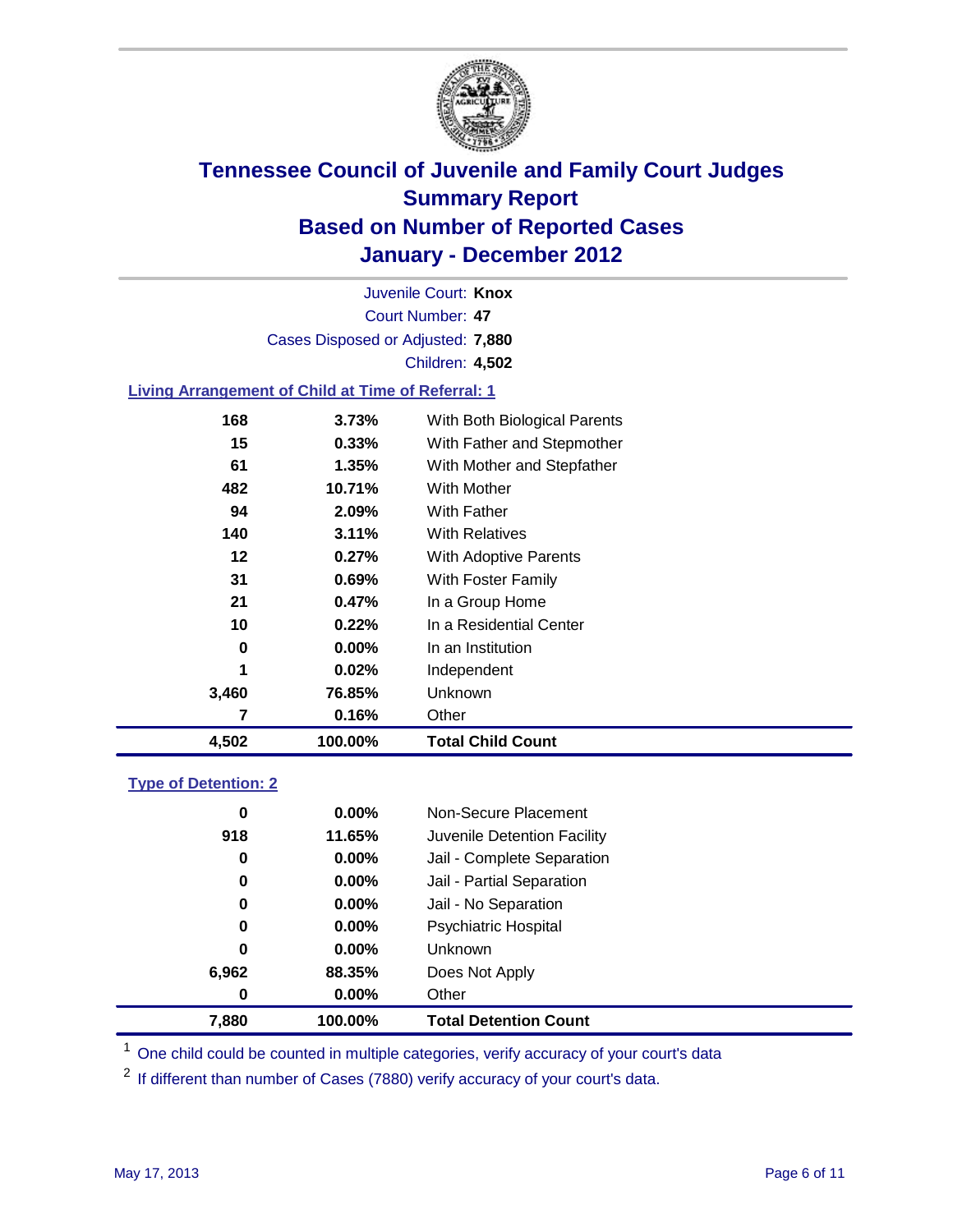

| 9,311                                              | 100.00%                           | <b>Total Intake Count</b>            |  |  |  |  |
|----------------------------------------------------|-----------------------------------|--------------------------------------|--|--|--|--|
| $\bf{0}$                                           | 0.00%                             | Other                                |  |  |  |  |
| 0                                                  | 0.00%                             | Does Not Apply                       |  |  |  |  |
| $\bf{0}$                                           | 0.00%                             | Unknown                              |  |  |  |  |
| 595                                                | 6.39%                             | Scheduling of Foster Care Review     |  |  |  |  |
| 457                                                | 4.91%                             | Scheduling of Administrative Review  |  |  |  |  |
| 371                                                | 3.98%                             | Scheduling of Judicial Review        |  |  |  |  |
| 0                                                  | 0.00%                             | Notification of Paternity Processed  |  |  |  |  |
| 1,657                                              | 17.80%                            | <b>Citation Processed</b>            |  |  |  |  |
| 1,550                                              | 16.65%                            | <b>Motion Filed</b>                  |  |  |  |  |
| 4,681                                              | 50.27%                            | <b>Petition Filed</b>                |  |  |  |  |
| <b>Intake Actions: 2</b>                           |                                   |                                      |  |  |  |  |
| 7,880                                              | 100.00%                           | <b>Total Placement Count</b>         |  |  |  |  |
| 4                                                  | 0.05%                             | Other                                |  |  |  |  |
| 6,988                                              | 88.68%                            | Does Not Apply                       |  |  |  |  |
| 21                                                 | 0.27%                             | Unknown                              |  |  |  |  |
| $\mathbf{2}$                                       | 0.03%                             | Psychiatric Hospital                 |  |  |  |  |
| 1                                                  | 0.01%                             | <b>Foster Family Home</b>            |  |  |  |  |
| 104                                                | 1.32%                             | Shelter / Group Home                 |  |  |  |  |
| $\bf{0}$                                           | 0.00%                             | Jail                                 |  |  |  |  |
| $\overline{7}$                                     | 0.09%                             | Juvenile Detention Facility          |  |  |  |  |
| 753                                                | 9.56%                             | Returned to Prior Living Arrangement |  |  |  |  |
| <b>Placement After Secure Detention Hearing: 1</b> |                                   |                                      |  |  |  |  |
|                                                    | <b>Children: 4,502</b>            |                                      |  |  |  |  |
|                                                    | Cases Disposed or Adjusted: 7,880 |                                      |  |  |  |  |
| Court Number: 47                                   |                                   |                                      |  |  |  |  |
|                                                    | Juvenile Court: Knox              |                                      |  |  |  |  |
|                                                    |                                   |                                      |  |  |  |  |

<sup>1</sup> If different than number of Cases (7880) verify accuracy of your court's data.

<sup>2</sup> If different than number of Referral Reasons (9311), verify accuracy of your court's data.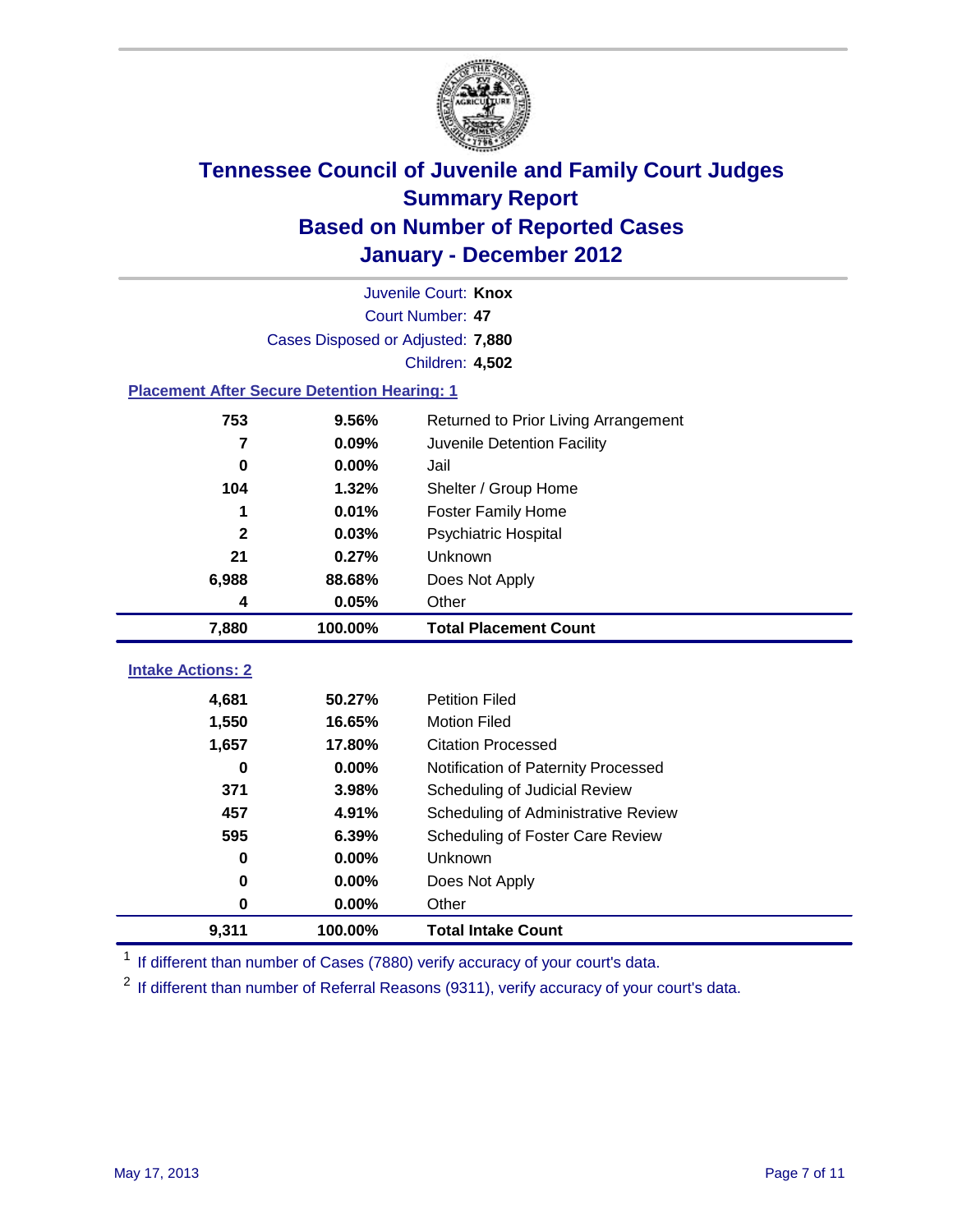

Court Number: **47** Juvenile Court: **Knox** Cases Disposed or Adjusted: **7,880** Children: **4,502**

### **Last Grade Completed by Child: 1**

| 26                                      | 0.58%   | Too Young for School         |  |
|-----------------------------------------|---------|------------------------------|--|
| $\mathbf{2}$                            | 0.04%   | Preschool                    |  |
| 4                                       | 0.09%   | Kindergarten                 |  |
| 3                                       | 0.07%   | 1st Grade                    |  |
| 3                                       | 0.07%   | 2nd Grade                    |  |
| 4                                       | 0.09%   | 3rd Grade                    |  |
| 5                                       | 0.11%   | 4th Grade                    |  |
| 10                                      | 0.22%   | 5th Grade                    |  |
| 33                                      | 0.73%   | 6th Grade                    |  |
| 47                                      | 1.04%   | 7th Grade                    |  |
| 102                                     | 2.27%   | 8th Grade                    |  |
| 83                                      | 1.84%   | 9th Grade                    |  |
| 114                                     | 2.53%   | 10th Grade                   |  |
| 70                                      | 1.55%   | 11th Grade                   |  |
| 12                                      | 0.27%   | 12th Grade                   |  |
| 0                                       | 0.00%   | Non-Graded Special Ed        |  |
| $\mathbf{2}$                            | 0.04%   | <b>GED</b>                   |  |
| 1                                       | 0.02%   | Graduated                    |  |
| 0                                       | 0.00%   | <b>Never Attended School</b> |  |
| 3,981                                   | 88.43%  | Unknown                      |  |
| $\bf{0}$                                | 0.00%   | Other                        |  |
| 4,502                                   | 100.00% | <b>Total Child Count</b>     |  |
| <b>Enrolled in Special Education: 1</b> |         |                              |  |

| 4,502 | 100.00% | <b>Total Child Count</b> |
|-------|---------|--------------------------|
| 3.860 | 85.74%  | Unknown                  |
| 561   | 12.46%  | No                       |
| 81    | 1.80%   | Yes                      |
|       |         |                          |

One child could be counted in multiple categories, verify accuracy of your court's data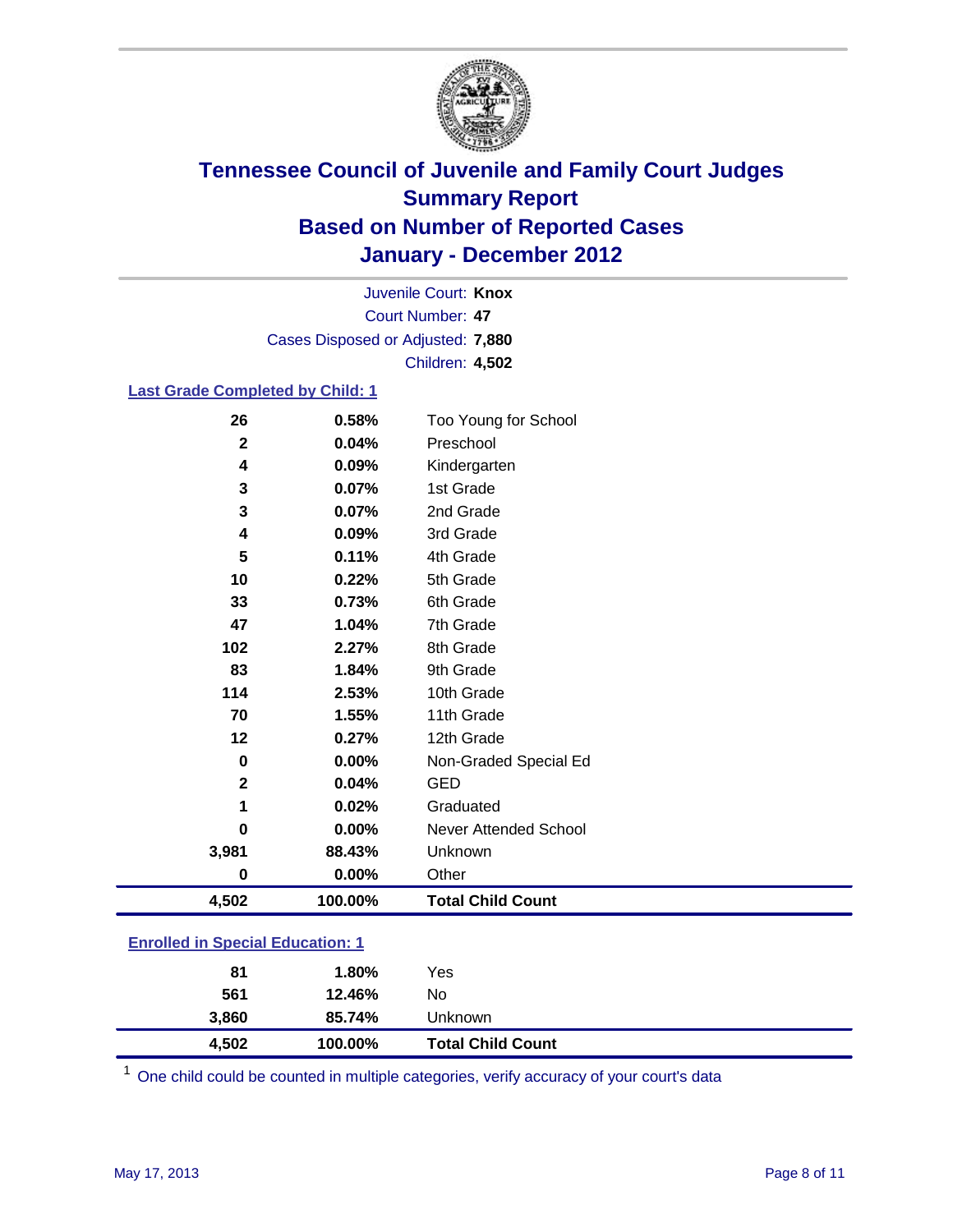

| Juvenile Court: Knox         |                                   |                           |  |  |
|------------------------------|-----------------------------------|---------------------------|--|--|
|                              | Court Number: 47                  |                           |  |  |
|                              | Cases Disposed or Adjusted: 7,880 |                           |  |  |
|                              | <b>Children: 4,502</b>            |                           |  |  |
| <b>Action Executed By: 1</b> |                                   |                           |  |  |
| 1,318                        | 14.16%                            | Judge                     |  |  |
| 5,318                        | 57.12%                            | Magistrate                |  |  |
| 1,530                        | 16.43%                            | <b>YSO</b>                |  |  |
| 1,145                        | 12.30%                            | Other                     |  |  |
| 0                            | 0.00%                             | Unknown                   |  |  |
| 9,311                        | 100.00%                           | <b>Total Action Count</b> |  |  |

### **Formal / Informal Actions: 1**

| 868   | 9.32%    | Dismissed                                        |
|-------|----------|--------------------------------------------------|
| 59    | 0.63%    | Retired / Nolle Prosequi                         |
| 413   | 4.44%    | <b>Complaint Substantiated Delinquent</b>        |
| 0     | $0.00\%$ | <b>Complaint Substantiated Status Offender</b>   |
| 1,638 | 17.59%   | <b>Complaint Substantiated Dependent/Neglect</b> |
| 0     | 0.00%    | <b>Complaint Substantiated Abused</b>            |
| 0     | $0.00\%$ | <b>Complaint Substantiated Mentally III</b>      |
| 2,156 | 23.16%   | Informal Adjustment                              |
| 206   | 2.21%    | <b>Pretrial Diversion</b>                        |
| 10    | 0.11%    | <b>Transfer to Adult Court Hearing</b>           |
| 0     | $0.00\%$ | Charges Cleared by Transfer to Adult Court       |
| 3,195 | 34.31%   | <b>Special Proceeding</b>                        |
| 0     | 0.00%    | <b>Review Concluded</b>                          |
| 112   | 1.20%    | Case Held Open                                   |
| 654   | 7.02%    | Other                                            |
| 0     | $0.00\%$ | <b>Unknown</b>                                   |
| 9,311 | 100.00%  | <b>Total Action Count</b>                        |

<sup>1</sup> If different than number of Referral Reasons (9311), verify accuracy of your court's data.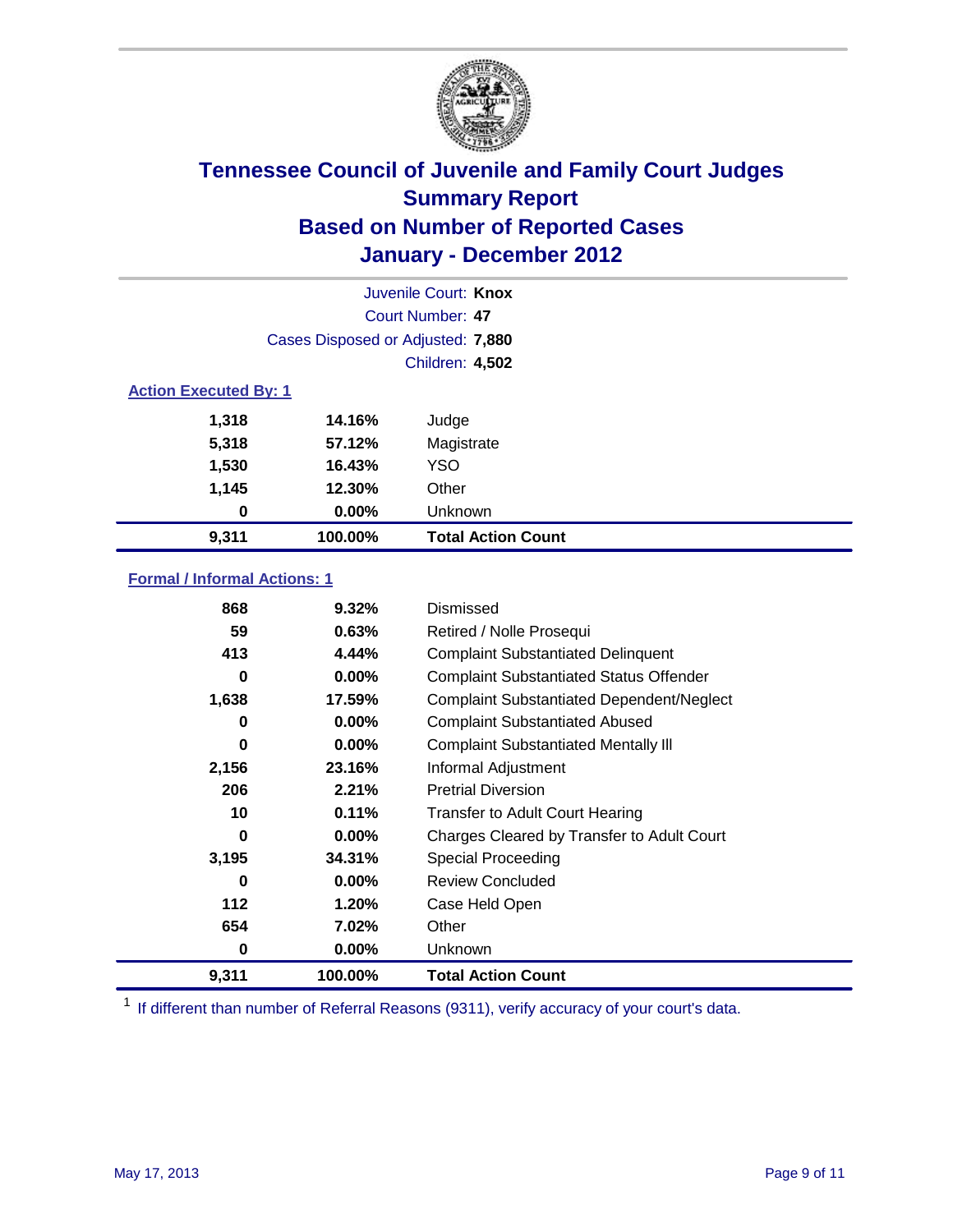

|                       |                                   | Juvenile Court: Knox                                  |
|-----------------------|-----------------------------------|-------------------------------------------------------|
|                       |                                   | <b>Court Number: 47</b>                               |
|                       | Cases Disposed or Adjusted: 7,880 |                                                       |
|                       |                                   | Children: 4,502                                       |
| <b>Case Outcomes:</b> |                                   | There can be multiple outcomes for one child or case. |
| 826                   | 4.86%                             | <b>Case Dismissed</b>                                 |
| 42                    | 0.25%                             | Case Retired or Nolle Prosequi                        |
| 262                   | 1.54%                             | Warned / Counseled                                    |
| 145                   | 0.85%                             | <b>Held Open For Review</b>                           |
| 198                   | 1.16%                             | Supervision / Probation to Juvenile Court             |
| 0                     | 0.00%                             | <b>Probation to Parents</b>                           |
| 403                   | 2.37%                             | Referral to Another Entity for Supervision / Service  |
| 116                   | 0.68%                             | Referred for Mental Health Counseling                 |
| 214                   | 1.26%                             | Referred for Alcohol and Drug Counseling              |
| 0                     | 0.00%                             | <b>Referred to Alternative School</b>                 |
| 0                     | 0.00%                             | Referred to Private Child Agency                      |
| 462                   | 2.72%                             | Referred to Defensive Driving School                  |
| 111                   | 0.65%                             | Referred to Alcohol Safety School                     |
| 290                   | 1.70%                             | Referred to Juvenile Court Education-Based Program    |
| 16                    | 0.09%                             | Driver's License Held Informally                      |
| 0                     | 0.00%                             | <b>Voluntary Placement with DMHMR</b>                 |
| 0                     | 0.00%                             | <b>Private Mental Health Placement</b>                |
| 0                     | 0.00%                             | <b>Private MR Placement</b>                           |
| 53                    | 0.31%                             | Placement with City/County Agency/Facility            |
| 1                     | 0.01%                             | Placement with Relative / Other Individual            |
| 443                   | 2.60%                             | Fine                                                  |
| 564                   | 3.32%                             | <b>Public Service</b>                                 |
| 71                    | 0.42%                             | Restitution                                           |
| 145                   | 0.85%                             | <b>Runaway Returned</b>                               |
| 351                   | 2.06%                             | No Contact Order                                      |
| 592                   | 3.48%                             | Injunction Other than No Contact Order                |
| 80                    | 0.47%                             | <b>House Arrest</b>                                   |
| 75                    | 0.44%                             | <b>Court Defined Curfew</b>                           |
| 1,250                 | 7.35%                             | Dismissed from Informal Adjustment                    |
| 150                   | 0.88%                             | <b>Dismissed from Pretrial Diversion</b>              |
| 0                     | 0.00%                             | Released from Probation                               |
| $\mathbf 2$           | 0.01%                             | <b>Transferred to Adult Court</b>                     |
| 0                     | $0.00\%$                          | <b>DMHMR Involuntary Commitment</b>                   |